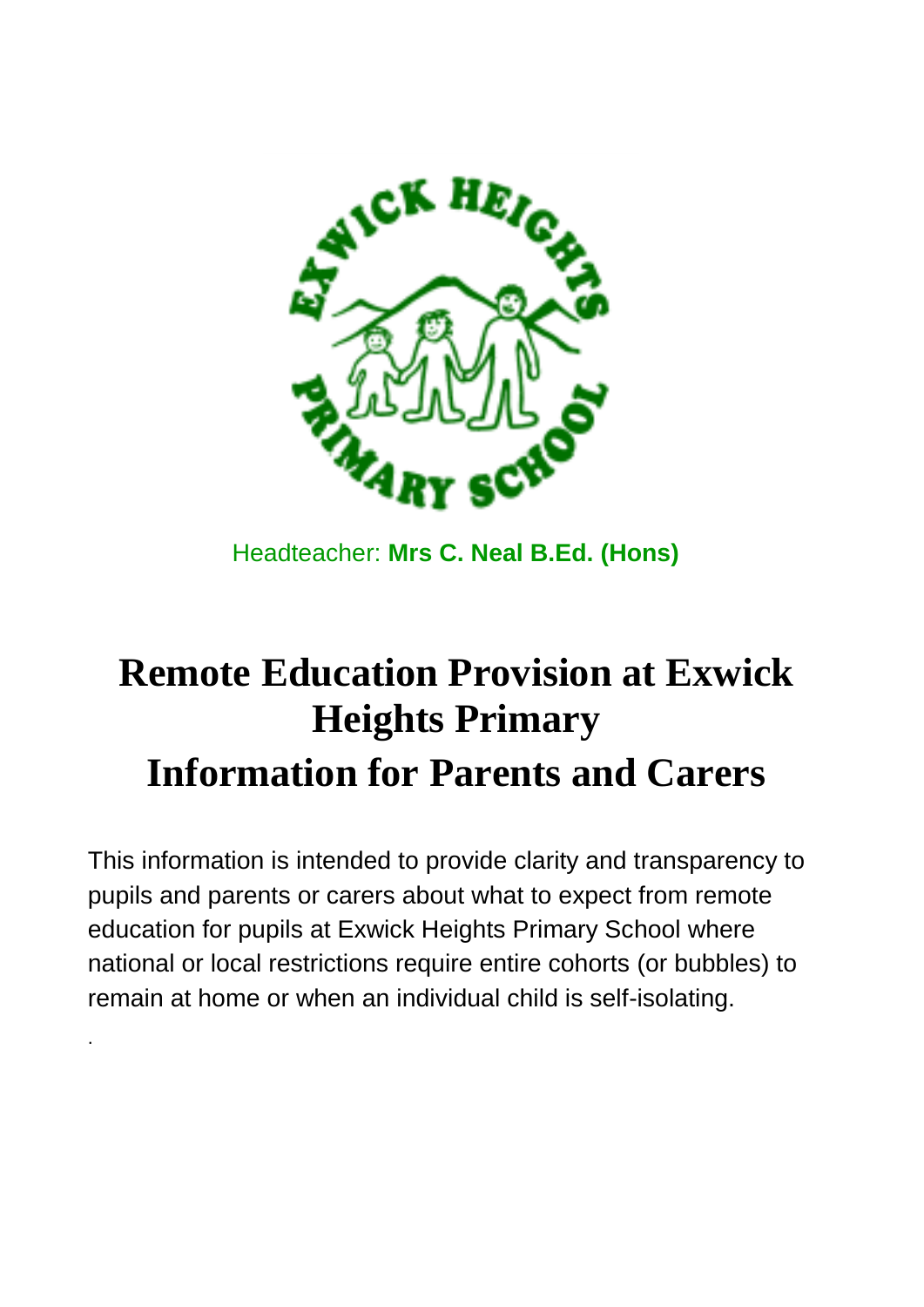# **The Remote Curriculum**

# **What is taught to Exwick Heights pupils at home?**

A pupil's first day or two of being educated remotely might look different from our standard approach, while we take all necessary actions to prepare for a longer period of remote teaching. However, we will endeavour to ensure that the transition from school to home is as seamless as possible.

What should my child expect from immediate remote education in the first day or two of pupils being sent home? Using Wonde to access Google Classroom, children will have lesson slides to introduce subject specific learning objectives, supported by tasks and activities. For some lessons, videos are provided, often recorded by members of your child's year group teaching team. Alternatively, links to pre-recorded videos provided by Oak Academy and Espresso are provided.

Further to this, a selection of apps and online resources regularly used here at school are provided on Wonde to consolidate children's knowledge, depending on the age of the child, this may include (but is not exclusive): Sparx, The Spelling Shed, Times Tables Rock Stars, Espresso Coding, Swiggle, BBC Bitesize, Sketch, Scratch, Adobe Spark, Code, Bug Club and ABCYa.

## **Following the first few days of remote education, will my child be taught broadly the same curriculum as they would if they were in school?**

We teach the same curriculum remotely as we do in school wherever possible and appropriate. However, we have needed to make some adaptations in some subjects. For example, where a child might work collaboratively here at school on a task, we will set an alternative that could be completed independently. Similarly, if a child requires additional resources to complete the activity set and we are aware that those working remotely may not have access to the required resource, the activity will be modified to make it more accessible. However, the focus of the learning will remain unchanged.

# **Remote teaching and study time each day**

## **How long can I expect work set by the school to take my child each day?**

We expect that remote education (including remote teaching and independent work) will take pupils broadly the following number of hours each day:

| Key Stage 1 | A minimum of 3 hours per day will |
|-------------|-----------------------------------|
|             | set.                              |
|             |                                   |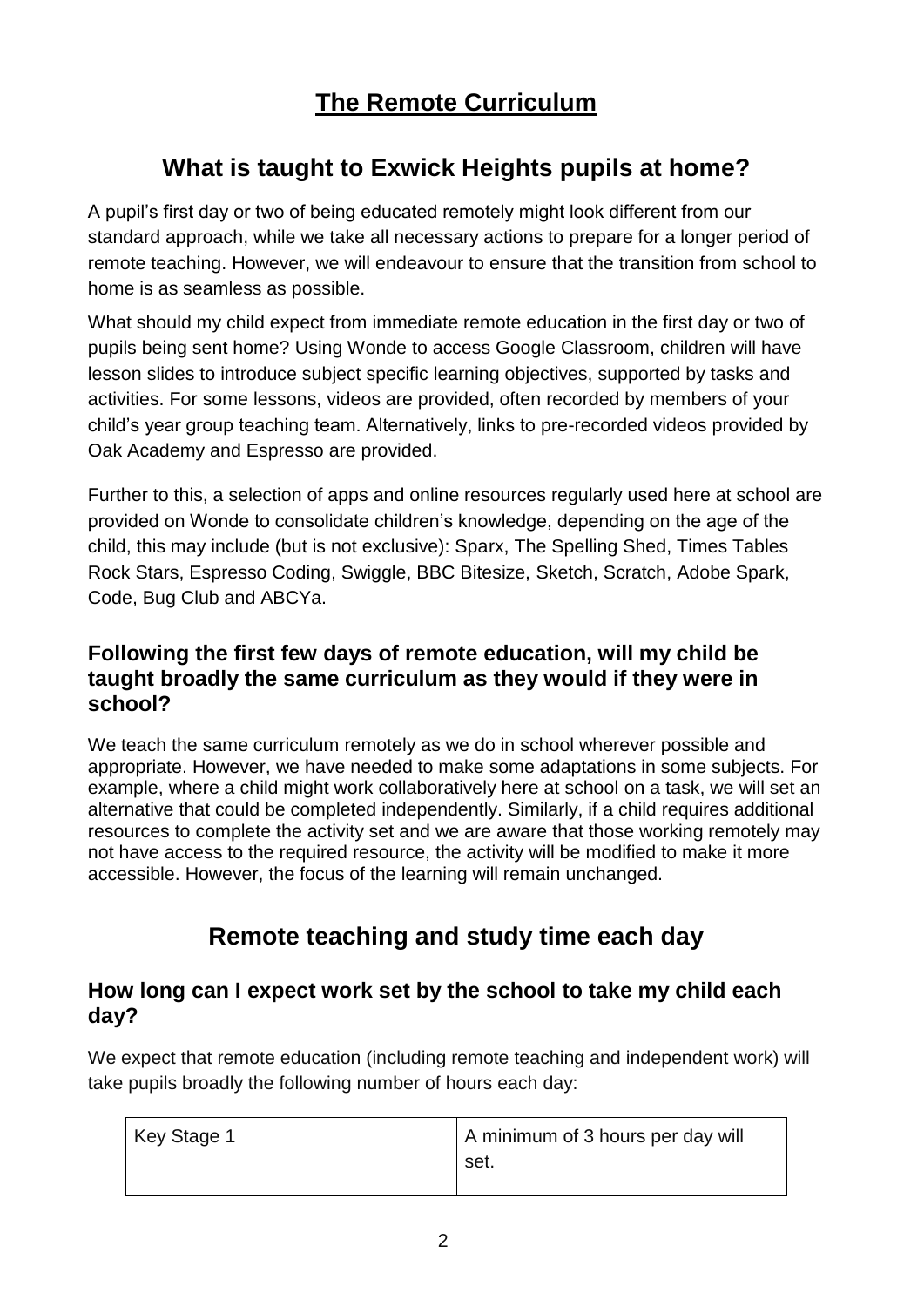| Key Stage 2 | A minimum of 4 hours per day will be |
|-------------|--------------------------------------|
|             | set.                                 |

Please note that we, as a school, prefer to set sufficient work to keep support learning whilst keeping children entertained and occupied when unable to attend school. We will set more work than the above for this purpose but want to reassure parents and carers that this is not statutory!

# **Accessing remote education**

# **How will my child access any online remote education you are providing?**

All remote learning can be accessed using Wonde.

Remote Learning address can be used if these login details have been lost: [passwords@tedwraggtrust.co.uk](mailto:passwords@tedwraggtrust.co.uk)

We have also made short help guides and videos to support parents and carers with any queries relating to accessing remote learning and these are listed below:

Support Page: <https://exwickheightsblog.co.uk/remote-learning>

Additional Guidance and support:

Accessing Wonde and Google Classroom from home <https://exwickheightsblog.co.uk/accessing-wonde-and-google-classroom-from-home>

Is Espresso asking you for login details? <https://exwickheightsblog.co.uk/is-espresso-asking-you-for-log-in-details>

Incognito Mode / Safe Browsing (Our recommendation is that you always use this when accessing Wonde) <https://exwickheightsblog.co.uk/incognito-mode-safe-browsing>

Using a Chromebook at home and can't get on to Google Classroom? [https://exwickheightsblog.co.uk/using-a-chromebook-at-home-and-cant-get-on-to-google](https://exwickheightsblog.co.uk/using-a-chromebook-at-home-and-cant-get-on-to-google-classroom)[classroom](https://exwickheightsblog.co.uk/using-a-chromebook-at-home-and-cant-get-on-to-google-classroom)

## **If my child does not have digital or online access at home, how will you support them to access remote education?**

We recognise that some pupils may not have suitable online access at home. We take the following approaches to support those pupils to access remote education: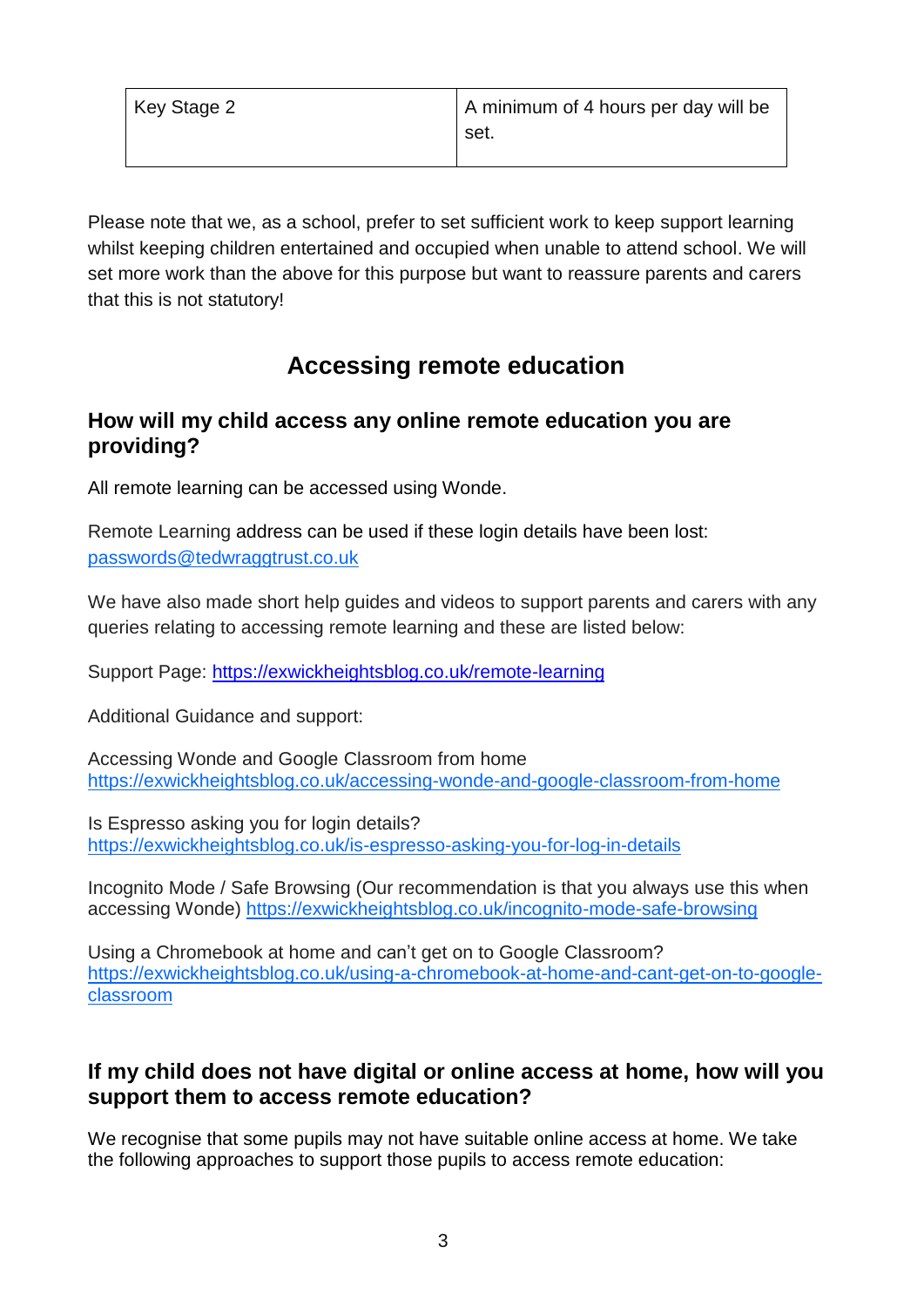#### **How will you issue or lend laptops or tablets to pupils, and where parents or carers can find more information?**

Parents and carers can contact the school office (telephone 01392 209030 or email [admin@exwickheights.devon.sch.uk\)](mailto:admin@exwickheights.devon.sch.uk) to request a device to support remote learning where needed. Devices are loaned as appropriate and a loan agreement form is completed by the parent or carer. Devices are issued in a covid secure fashion in agreement with the recipient.

#### **How will you issue or lend devices that enable an internet connection (for example, routers or dongles), and where parents or carers can find more information?**

Parents and carers can contact the school office (telephone 01392 209030 or email [admin@exwickheights.devon.sch.uk\)](mailto:admin@exwickheights.devon.sch.uk) to request a device to enable an internet connection (including DFE applications for 4G routers). The IT lead, Mr Emerton will then make contact with the individual to arrange.

#### **How can pupils access any printed materials needed if they do not have online access?**

We would endeavour to provide resources to support online learning to ensure all experiences are equitable. If a child requires paper resources, this will be provided and arrangements for collection or postage will be made.

#### **How can pupils submit work to their teachers if they do not have online access?**

We will endeavour to provide resources to support online submission to ensure children's learning experiences are equitable and submission is safe during the pandemic. However, if a child completes paper based work, this can be delivered to the school and quarantined before a member of staff views it and provides feedback. Teachers will also maintain regular telephone contact with families to also provide verbal feedback.

## **How will my child be taught remotely?**

We use a combination of the following approaches to teach pupils remotely:

Children working remotely should use their school emoji password to log into their Wonde account, where a variety of learning apps and resources are located. These include online reading books, Sparx, Espresso and Spelling Shed. From Wonde, children have access to their class's Google Classroom account, where daily lessons for each subject are provided in the form of IWB slides, recorded videos by teachers and TAs, access to recorded teaching resources including Oak National Academy and White Rose Maths; audio recordings of their teacher and/or TA. Further to this, commercially available websites supporting the teaching of specific subjects or areas, including video clips or sequences are used to encourage engagement and independence for children working remotely.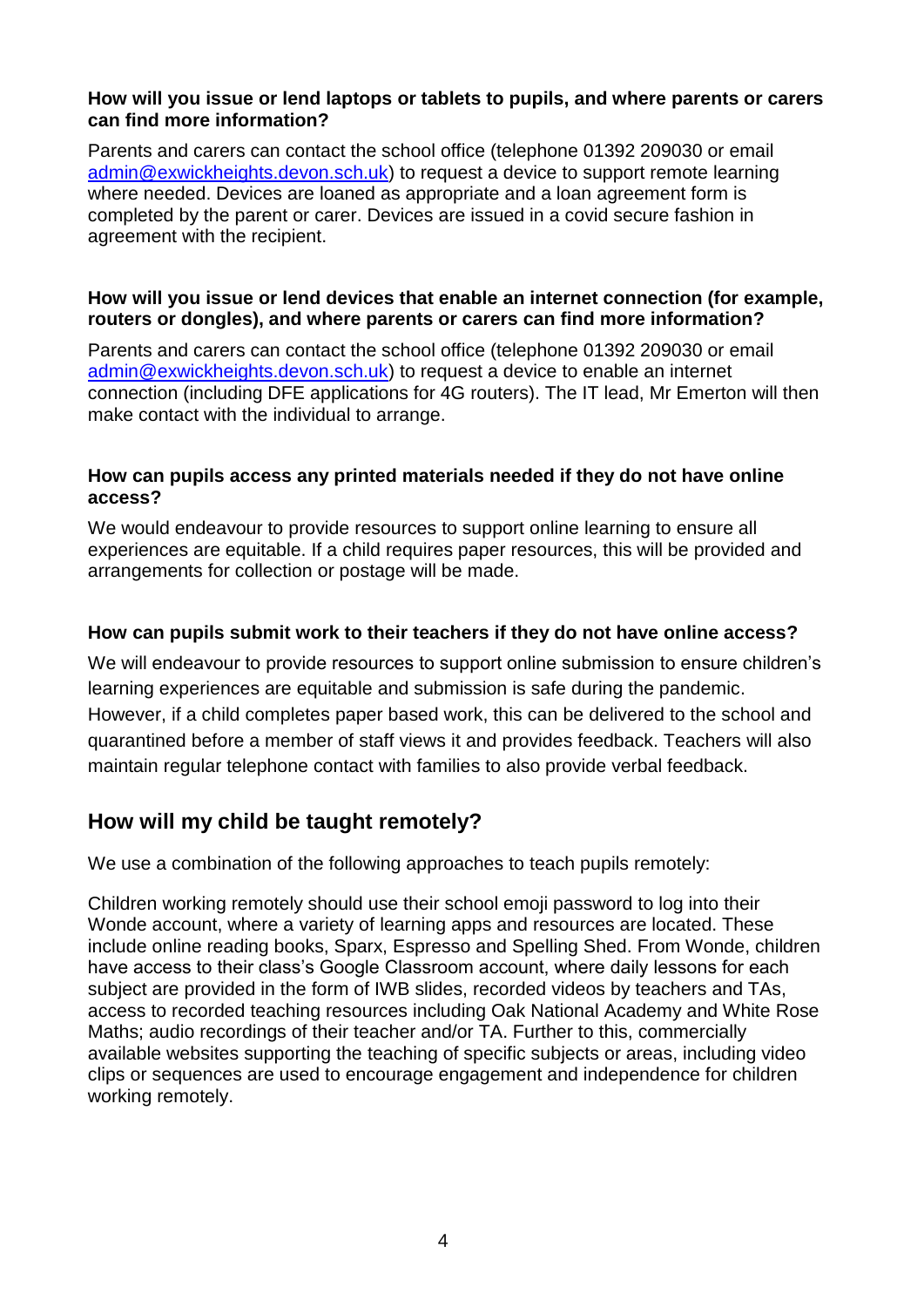# **Engagement and feedback**

## **What are your expectations for my child's engagement and the support that we as parents and carers should provide at home?**

We recognise that every family's situation during the lockdown period will be different and want to ensure that children are able to access learning remotely in a way that can be adapted to suit different circumstances. We expect families to support their child's learning, accessing age appropriate activities set by the school. We also ask that parents keep in touch with the school and engage with keeping in touch.

## **How will you check whether my child is engaging with their work and how will I be informed if there are concerns?**

The school monitors how frequently the learning resources provided are utilised daily. Where it is noted that there may be a lack of engagement, teachers telephone parents and carers to share their concern and talk through the best course of action to support the child. This may include more regular contact with school staff to support learning.

## **How will you assess my child's work and progress?**

Feedback can take many forms and may not always mean extensive written comments for individual children. For example, whole-class feedback or quizzes marked automatically via digital platforms are also valid and effective methods, amongst many others. Our approach to feeding back on pupil work is as follows:

We recognise how important it is to receive regular feedback. Our team will respond to any work submitted through Google Classroom or via the following Homelearning emails quickly:

**Nursery and Reception:** [fshomelearning@exwickheights.devon.sch.uk](mailto:fshomelearning@exwickheights.devon.sch.uk)

- **Year 1**: [y1homelearning@exwickheights.devon.sch.uk](mailto:y1homelearning@exwickheights.devon.sch.uk)
- **Year 2**: [y2homelearning@exwickheights.devon.sch.uk](mailto:y2homelearning@exwickheights.devon.sch.uk)
- **Year 3**: [y3homelearning@exwickheights.devon.sch.uk](mailto:y3homelearning@exwickheights.devon.sch.uk)
- **Year 4**: [y4homelearning@exwickheights.devon.sch.uk](mailto:y4homelearning@exwickheights.devon.sch.uk)
- **Year 5**: [y5homelearning@exwickheights.devon.sch.uk](mailto:y5homelearning@exwickheights.devon.sch.uk)
- **Year 6:** [y6homelearning@exwickheights.devon.sch.uk](mailto:y6homelearning@exwickheights.devon.sch.uk)

Apps such as Spelling Shed and Sparx provide children with feedback and enable the children to review their progress.

Teachers and Teaching Assistants are also in regular telephone contact with all remote learners to support learning and provide verbal feedback as appropriate.